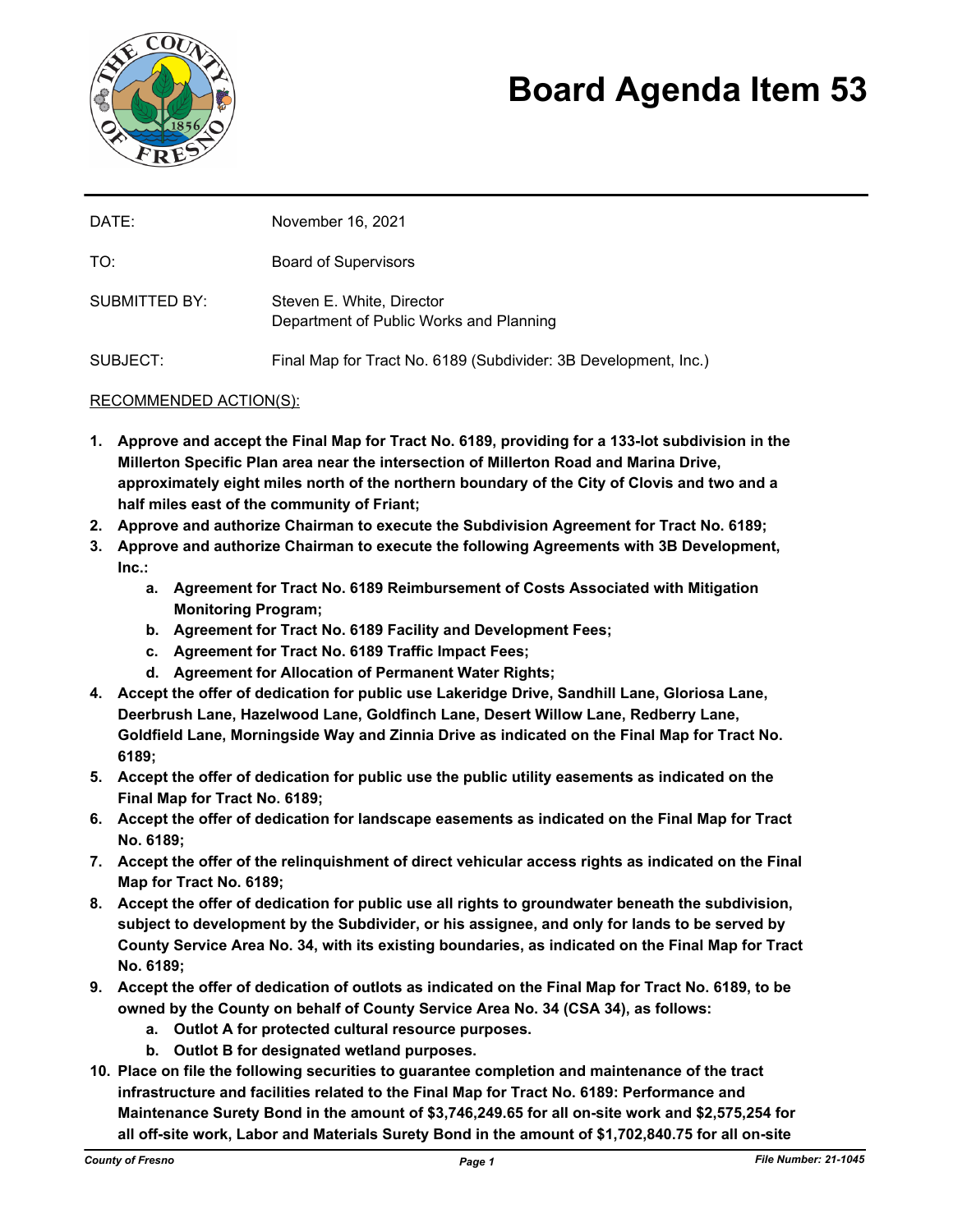# **work and \$1,170,570 for all off-site work, and Monumentation Bond in the amount of \$5,000; 11. Determine that the foregoing actions are exempt from the California Environmental Quality Act, Public Resources Code, section 21000, and the following related to the Final Map for Tract No. 6189.**

Tract No. 6189 is the second phase of Vesting Tentative Tract No. 4968 and represents the third Final Map in the Millerton Specific Plan area that if recorded, will result in a133-lot subdivision in the R-1-C (c) (Single-Family Residential Conditional, 9,000 square-foot minimum parcel size, R-1(c) (Single Family Residential Conditional, 6,000 square-foot minimum parcel size) and the R-2 (c) (Low Density Multiple Family Residential, 6,600 square-foot minimum parcel size) located on the south side of Millerton Road between Brighton Crest Subdivision and Friant-Kern Canal shown on Exhibit A.

Adoption of the recommended actions will provide for the fulfillment of the tract requirements and allow for recordation of the Final Map and construction of the tract infrastructure and facilities (improvements). All application fees per the County Master Schedule of Fees have been paid. Conditions of approval have been met or have been addressed by separate agreement, and requested documents were provided. The Subdivider has posted security in the form of a Performance and Maintenance Surety Bond to guarantee completion of the improvements, a Labor and Materials Bond to guarantee payment to all contractors and material suppliers, and a Monumentation Bond to ensure the placement of all required survey monuments (Fresno County Ordinance Code, Section 17.56.040).

The recommended actions were all required either directly as or through the fulfillment of the conditions of approval associated with Vesting Tentative Tract Map No. 4968, Classified Conditional Use Permit No. 2956, Site Plan Review No. 7082 or Mitigation Measures adopted and/or approved through the associated Initial Study. This item pertains to a location in District 5.

## ALTERNATIVE ACTION(S):

The recommended actions were all required either directly as or through the fulfillment of the Conditions of Approval associated with the Vesting Tentative Tract Map No. 4968, Classified Conditional Use Permit No. 2956, Site Plan Review No. 7082 or Mitigation Measures adopted and/or approved through the associated Initial Study. Tract No. 6189 is phase two of Vesting Tentative Tract No. 4968. Your Board may deny any or all of the recommended actions identified above. Denial will require your Board to identify the action or actions being denied and to direct staff accordingly.

## FISCAL IMPACT:

There is no Net County Cost associated with the recommended actions. The Subdivider has paid a Final Map Fee as required by the County Master Schedule of Fees.

Creation of lots and development thereon will increase the assessed value of the property, thereby generating additional revenue to the County through property taxes. However, public facilities and services will be impacted by the project and the additional costs associated with these activities may offset the potential additional revenue. To reduce some of these costs, the County has annexed the Subdivider's land into a Mello-Roos District for the financing of enhanced police protection services by the Fresno County Sheriff-Coroner's Office. The Subdivider has also executed an agreement and covenant with the Fresno County Fire Protection District for the establishment of a Fire Station Fee to be paid with each Building Permit that is issued and for the levying of an annual benefit assessment for enhanced fire protection services.

## DISCUSSION:

On December 14, 2000, the Planning Commission approved Initial Study Application No. 4665, Classified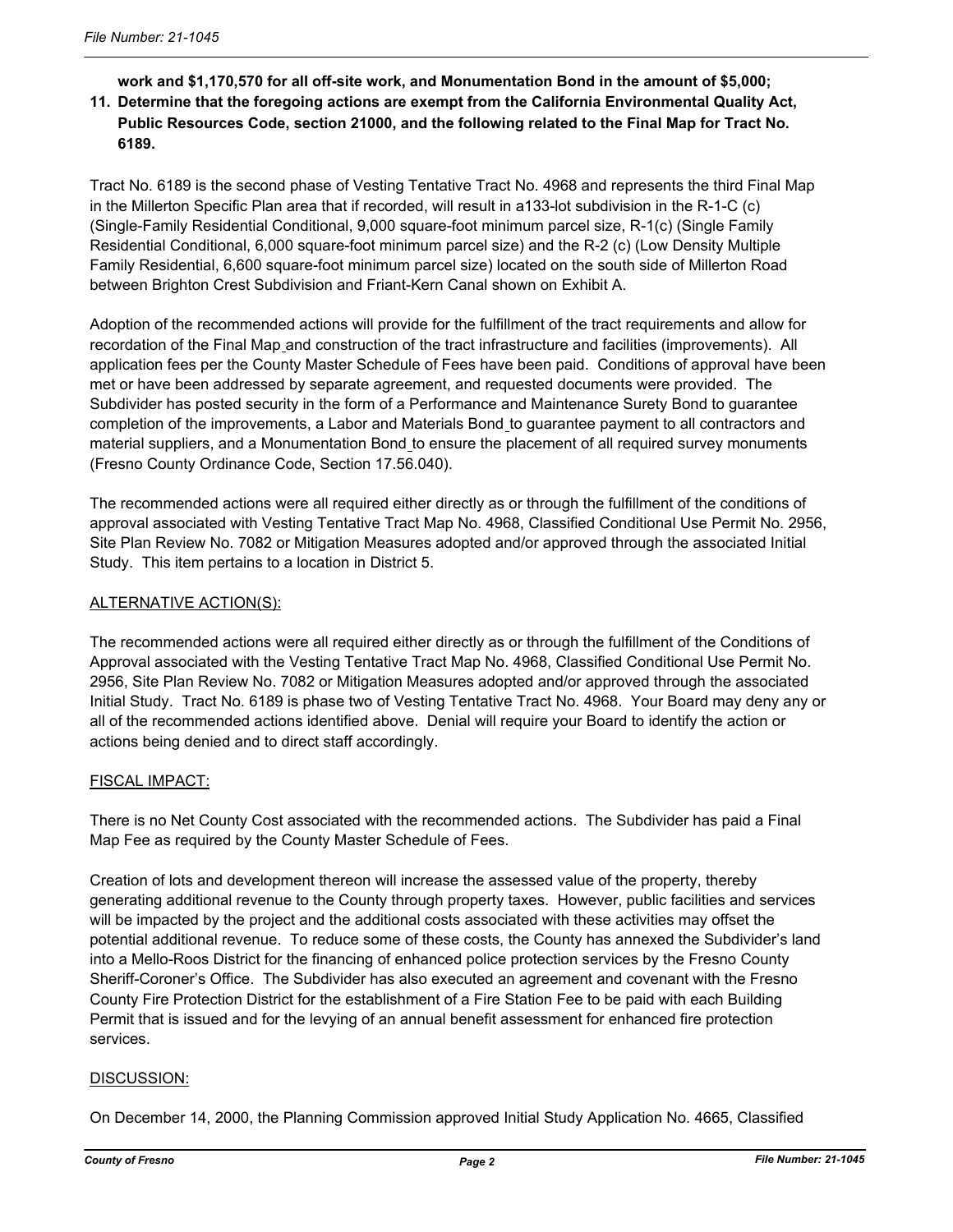Conditional Use Permit Application No. 2956, Site Plan Review Application No. 7082, and Vesting Tentative Tract Map Application No. 4968, a subdivision of a 146-acre parcel on the south side of Millerton Road between Friant and Auberry Roads as shown on Exhibit A. The Vesting Tentative Tract Map included 308 lots in the R-1 (c) (Single Family Residential Conditional, 6,000 square-foot minimum parcel size), R-2 (c) (Low Density Multiple Family Residential, 6,600 square-foot minimum parcel size) and the R-1-C (c) (Single Family Residential Conditional, 9,000 square-foot minimum parcel size), Zone Districts. The Final Map for Tract No. 6189 is phase two of the Vesting Tentative Tract Map and includes 133 lots.

Tract No. 6189 includes the development of approximately 1.5 miles of public roads. The tract also includes the development of outlots for preserving wetland areas and cultural resources where needed. Once the Subdivider has completed the improvements associated with the aforementioned, the public roads and outlots will be accepted into CSA 34 Zone "G". Maintenance of these improvements will be provided through CSA 34 Zone "G".

## **SUBDIVISION AGREEMENT:**

Fresno County Ordinance Code section 17.48.400, subd. (A) requires the Subdivider to enter into an agreement with the County when the Subdivider has not completed all tract improvements by the recordation of the Final Map. With respect to this tract, the Subdivider has constructed only a portion of the subdivision improvements at the time of the preparation of this agenda item and is requesting to enter into a Subdivision Agreement with the County to allow for the completion of the improvements after the Final Map records.

The Subdivision Agreement provides a schedule for the construction of the improvements identified on the improvement plans approved by and on file with the Department of Public Works and Planning on January 24, 2020 (On-Site), and November 13, 2020 (Off-Site) with a final completion date being December 31, 2023. During that time, the Subdivider will be required to provide a surety bond as security for the faithful performance of the work. Upon the Subdivider's completion and your Board's acceptance of the improvements, the Subdivider will be required to provide maintenance of the public roads constructed with Tract Map No. 6189 for a period of two years. In addition, the Subdivider will be required to provide maintenance for the electrical and mechanical equipment associated with the water and sewer infrastructure for a period of one year after acceptance of the work by your Board. After completion of the required maintenance periods, the surety bonds provided for said maintenance can be released through future Board action.

## **MITIGATION MONITORING AGREEMENT:**

The Agreement for Reimbursement of Costs Associated with Mitigation Monitoring Program, recommended for approval, places money in an account to be used for county staff costs associated with mitigation monitoring. The agreement provides that the Subdivider account for all county costs, with any remaining money left in the account trust fund be reimbursed to the Subdivider at the conclusion of the services.

## **TRAFFIC FEE AGREEMENT:**

To offset the development's incremental impact on area-wide roads, the Subdivider is proposing to enter into an agreement to pay fees in an amount equal to its pro rata share of costs for the mitigation of traffic impacts associated with Tract No. 6189, as required by the tract's mitigation measures. Your Board approved the amount of the Traffic Impact Fee on July 9, 2019, based on a Traffic Impact Analysis dated March 2019. The fees will be placed into accounts to help finance the cost of future road improvements including the signalization of various intersections and road widening along Friant, Millerton, and Auberry Roads. These fees include a 3% administration fee to account for county administrative costs.

# **FACILITY AND DEVELOPMENT FEE AGREEMENT:**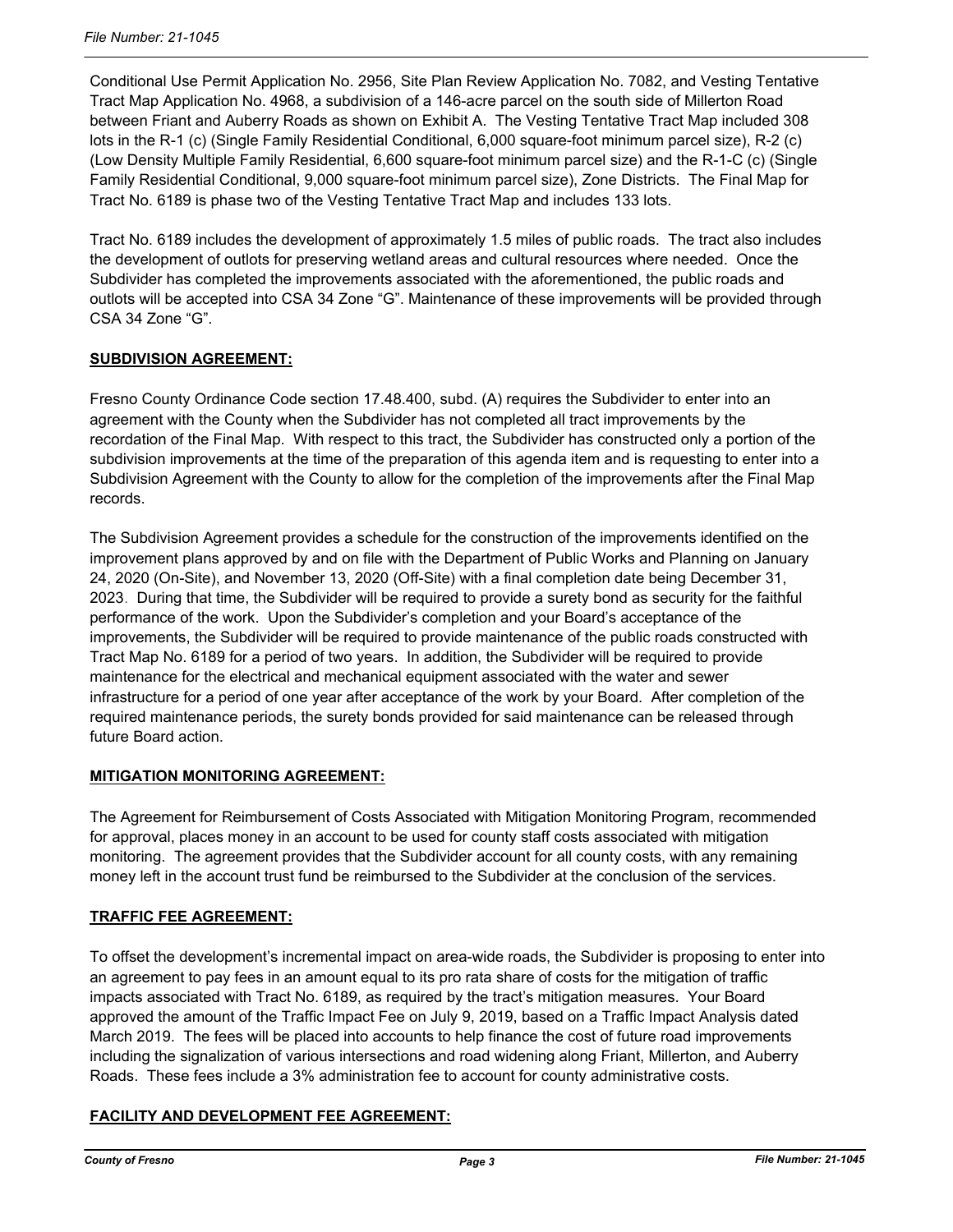The Facility and Development Fees Agreement, recommended for approval, provides that the Subdivider pay fees in an amount equal to its pro rata share of costs for construction of improvements specific to the Millerton New Town area. Your Board approved the amount of the Facility and Development Fee on February 25, 2020. The fees will be placed in accounts administered by the County and may be used for reimbursement to future subdividers that construct more than their pro rata share of certain improvements for full build-out of the Millerton New Town area. This agreement and fee structure are included as required by the Millerton New Town Infrastructure Plan and Implementation Procedures and includes a 3% administration fee to account for county administrative costs.

#### **WATER RIGHTS AGREEMENT**

Water supply to Tract No. 6189 will be provided by CSA 34 from surface water from Millerton Lake through the Allocation of Permanent Water Rights Agreement recommended for approval.

The Allocation of Permanent Water Rights Agreement provides for payment to the County for the Subdivider's pro rata share of reimbursing the County's capital investment in the construction of the Cross Valley Canal. With the execution of this agreement, a permanent allocation will be made to Tract No. 6189 from the County's Cross Valley Canal exchange water out of Millerton Lake.

## **EASEMENTS:**

The majority of the aforementioned improvements identified on the plans approved by the Department will be constructed within easements being dedicated to the County for public uses as indicated on the Final Map. These easements are necessary for the construction of public roads and the placement of public utilities. In addition to the easements being offered for dedication, outlot parcels are being dedicated for uses as specified on the Final Map. These uses include wetlands preservation and cultural preserves. Maintenance of these easements and outlots will be provided and paid for through CSA 34 Zone "G".

Also being offered for dedication is the relinquishment of direct vehicular rights to lots fronting upon Lakeridge Drive. The relinquishment is required as a condition of approval of Vesting Tentative Tract Map Application No. 4968 for the purposes of limiting direct access to the higher traffic volume roads serving the development.

The offer of dedication of all rights to groundwater beneath the subdivision, subject to development by the Subdivider, or his assignee, and only for lands to be served by CSA 34 within its existing boundary is being done to fulfill a condition of approval of Vesting Tentative Tract Map No. 4968.

## **CEQA DETERMINATION:**

Recommended Actions 1 to 11 are encompassed within the previously-certified Environmental Impact Report No. 84051409 that was prepared for the Millerton Specific Plan. Under section 15162, subd. (a) of the CEQA Guidelines, no further environmental review is necessary for approval of the Recommended Actions.

Furthermore, Initial Study No. 4665, which was prepared and adopted for Tentative Tract Map No. 4968, did not identify any significant effects or any new information that previously identified effects are more significant. As stated above, Tentative Tract Map No. 4968 encompassed the area included in Tract No. 6189, which is the second phase of Tentative Tract Map No. 4968. Accordingly, circumstances do not exist that would necessitate a subsequent Environmental Impact Report section 15162 of the CEQA Guidelines.

With your Board's approval, the Conditions of Approval associated with the Vesting Tentative Tract Map No. 4968, Classified Conditional Use Permit No. 2956, Site Plan Review No. 7082 or Mitigation Measures